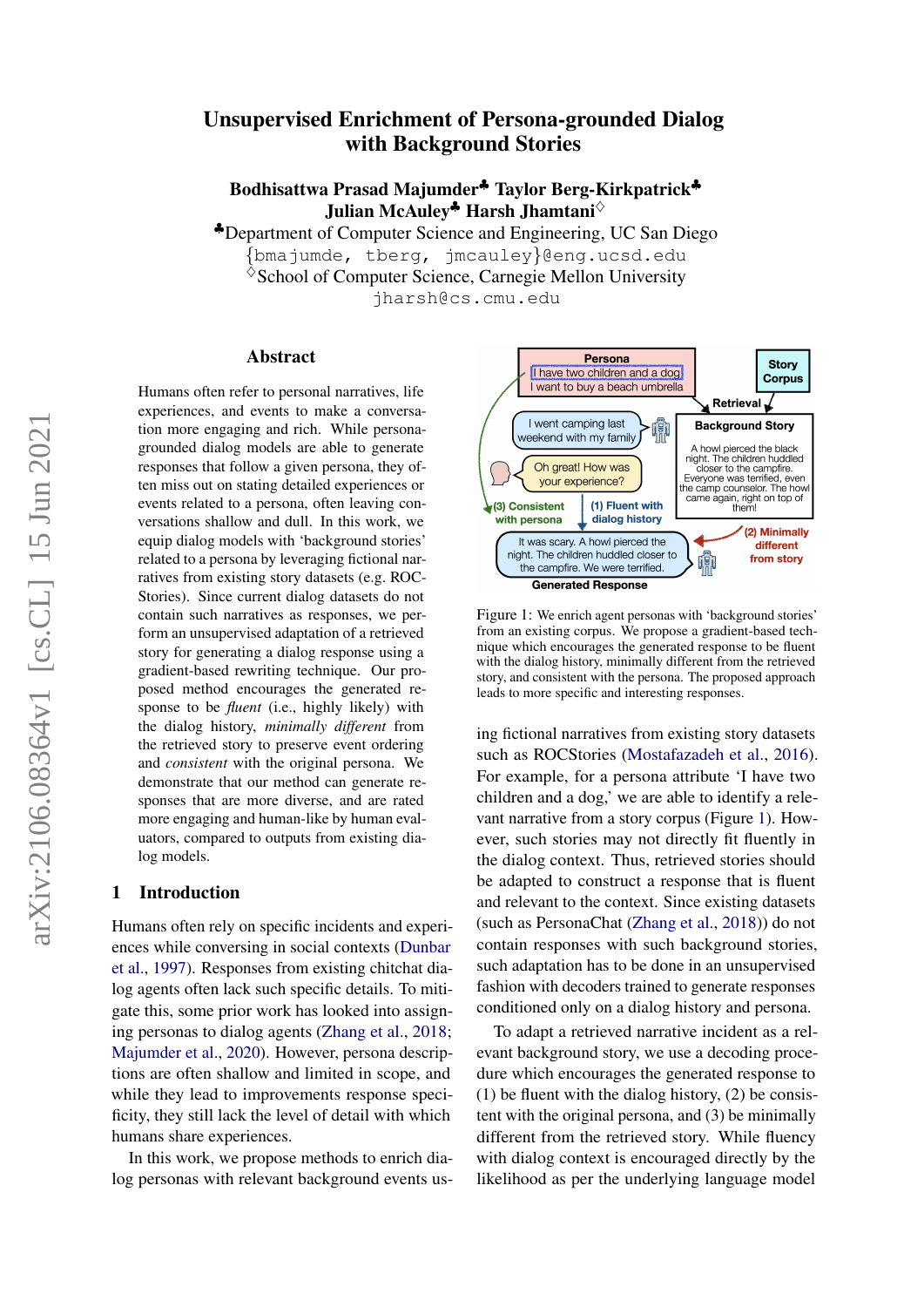the remaining two constraints are incorporated via iterative updates to the decoder output distributions at inference time. Our inference-time decoding method is different from the only recent effort by [Su et al.](#page-5-4) [\(2020\)](#page-5-4) that leverages non-dialog data (forum comments, book snippets) as distant labels to train dialog systems with supervision. Our contributions can be summarized as follows:

- We propose a novel approach to enrich dialog agent personas with relevant backstories, relying only on existing story datasets.
- We propose to use an unsupervised back-propagation based decoding procedure<sup>[1](#page-1-0)</sup> to adapt the relevant stories such that the resulting response is fluent with the dialog history and consistent with the dialog agent persona. Our method works with a model trained just with dialog data i.e. without access to story corpus at training time.
- Our experiments demonstrate that the proposed approach results in much more engaging and specific dialog outputs in a persona-grounded dialog setup. This fills a gap in existing dialog models which often lack the capability to generate responses about specific events and experiences relevant to persona attributes.

## 2 Unsupervised Persona Enrichment with Background Stories

Given dialog history  $h$  and persona  $C$  consisting of several (typically 3-5, example shown in Figure [1\)](#page-0-0) attributes, our goal is to construct a dialog response x. Our underlying model is based on the discrete persona attribute choice model from [Ma](#page-5-2)[jumder et al.](#page-5-2) [\(2020\)](#page-5-2). To generate a dialog utterance x, we first sample a persona attribute  $c \sim p(c|h)$ conditioned on the dialog history  $h$ .  $x$  is then generated conditioned on the dialog history and the chosen persona attribute. The underlying dialog model's decoder is initialized with a pretrained GPT-2 model, and is fine-tuned on the PersonaChat dataset [\(Zhang et al.,](#page-5-1) [2018\)](#page-5-1). However, in our current setup, we also have to identify relevant background stories and use them to construct fluent responses at decoding time. Therefore, we propose a different decoding procedure.

To generate a response, we first sample a persona attribute  $c \sim p(c|h)$ . Next we retrieve stories cor-

```
{}^{1}Code can be found at
```
responding to the persona attribute  $c$  (Section [2.1\)](#page-1-1). However, the underlying dialog model is trained to generate responses conditioned only on the dialog history and persona. To incorporate the retrieved story in the response, we perform gradient-based inference (Section [2.2\)](#page-1-2), that only assumes a left-toright language model trained on dialog context and responses, and the story is handled at decoding time in an unsupervised fashion. We refer to the proposed method as PABST (Unsupervised PersonA enrichment with Background STories).

#### <span id="page-1-1"></span>2.1 Retrieving Relevant Stories

For a persona attribute  $c$ , we aim to identify relevant stories from a story corpus. Toward this goal, we rank the stories using the F1 component of BERTscore [\(Zhang et al.,](#page-5-5) [2020\)](#page-5-5) based retrieval using the persona attribute  $c$  as the query and the highest scoring story is chosen. Note that many of the stories are written in the third person. For use as background stories, we must first transform them to first–person. Following prior work [\(Brahman and](#page-5-6) [Chaturvedi,](#page-5-6) [2020\)](#page-5-6), we identify the protagonist of such stories as the most frequently occurring character. Thereafter, we use co-reference resolution [\(Lee et al.,](#page-5-7) [2017\)](#page-5-7) to identify all words or phrases that refer to the protagonist. Finally, all words or phrases so identified are replaced with suitable first person pronouns (e.g. 'his books' to 'my books').

#### <span id="page-1-2"></span>2.2 Gradient-based Inference

Our underlying dialog model is not trained to condition on a retrieved story, and cannot be directly used to construct a desirable response using s. To tackle this, we consider a decoding strategy which, in addition to fluency with history  $h$ , encourages response  $x$  to follow two soft constraints: (1) be minimally different from story  $s$ , and  $(2)$  be consistent with persona c.

First, we generate an initial response based only on the dialog history. Then we perform an iterative procedure which alternates between performing a forward pass on the language model to encourage fluency, and a backward pass which updates the response via back-propagation to respect the two soft constraints. However,  $x$  is discrete, and cannot be directly updated using gradients from backpropagation. Instead, we maintain and update a soft representation  $o$  of  $x$ , where  $o_i$  corresponds to the last hidden state representation for the  $i^{th}$  token position, i.e.,  $p(x_i) \sim \text{softmax}(W o_i / \tau)$ , where  $\tau$ is the temperature parameter,  $W$  is the embedding

<https://github.com/majumderb/pabst>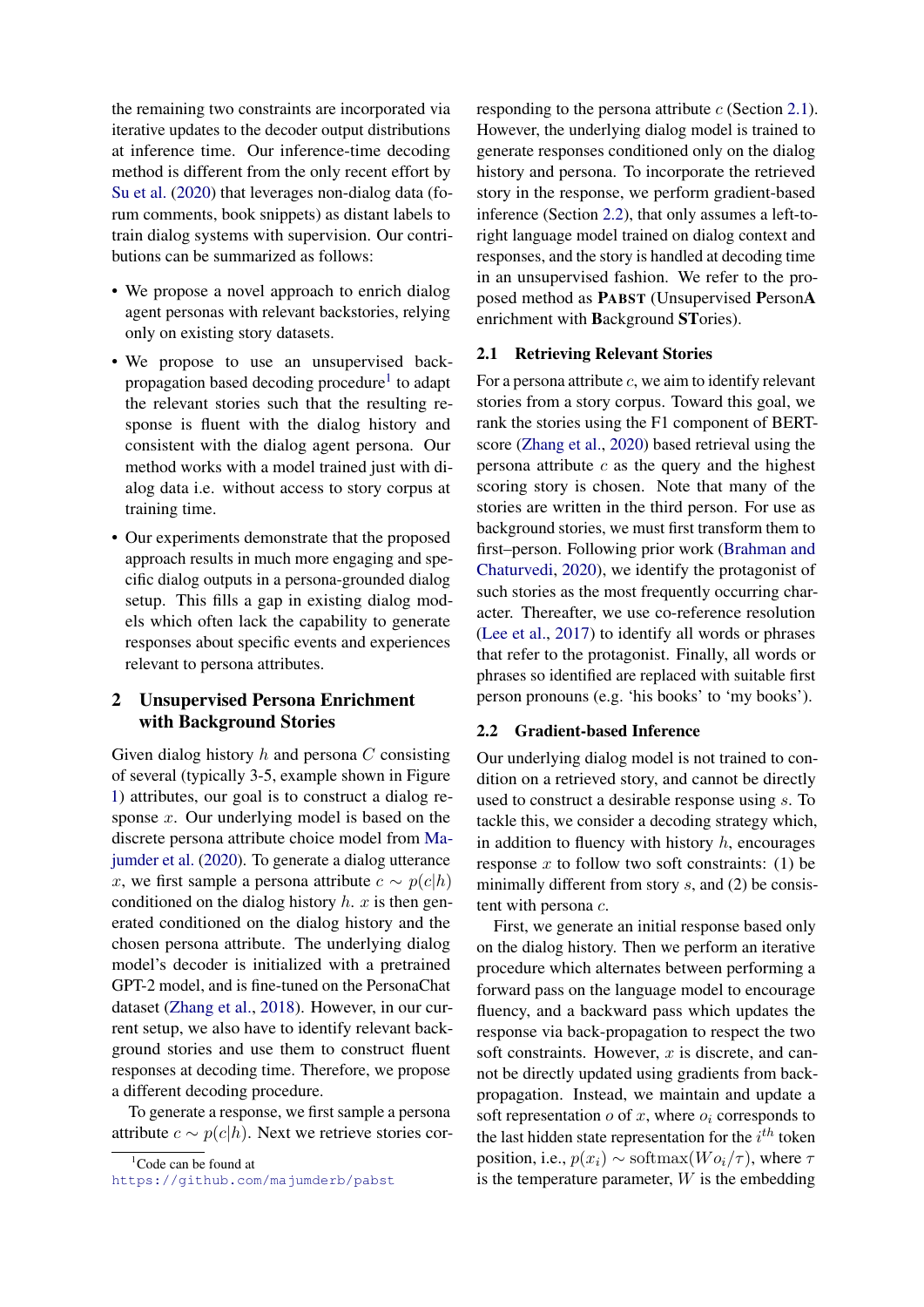matrix, and  $Wo_i \in \mathcal{R}^V$  (*V* is the vocabulary size). Our approach is inspired by recent works that use gradient-based decoding for text generation with soft constraints [\(Dathathri et al.,](#page-5-8) [2020;](#page-5-8) [Qin et al.,](#page-5-9) [2020\)](#page-5-9). Next we describe the backward and forward passes of the iterative procedure.

Backward Pass with Soft Constraints We define the following soft constraints on response  $x$ :

(1) Divergence from story: We want to encourage x to be *minimally different* from the story s. Following prior work [\(Qin et al.,](#page-5-9) [2020\)](#page-5-9), we compute a cross entropy loss (denoted by cross-entr henceforth) with story  $s = \{s_1, \ldots, s_T\}$  tokens as labels and  $Wo_1, \ldots, Wo_T$  as the logits.

(2) Consistency to persona: We want x to be *consistent with persona attribute* c. Consider a classifier  $q_{\phi}(o, c)$  which predicts the probability of x (or rather the soft representation  $o$  of  $x$ ) entailing c. The classifier  $q_{\phi}(o, c)$  is a bag-of-words classification head on decoder hidden states o, fine-tuned on the Dialogue-NLI dataset [\(Welleck et al.,](#page-5-10) [2019\)](#page-5-10) to predict whether pairs of persona attributes and responses are entailed or not. The objective to maximize can be written as:

$$
\mathcal{L}(c, s; o) = \lambda_c \log q_{\phi}(o, c) - \lambda_d \text{ cross-entr}(s, Wo)
$$

where  $\lambda_c$  and  $\lambda_d$  are hyper-parameters. We update o through back-propagation by computing the gradient  $\nabla_o \mathcal{L}(c, s; o)$ , while keeping the model parameters constant. Let the resulting o after the gradient-based updates be denoted by  $o^b$ .

Forward Pass to Encourage Fluency Next we perform a forward pass of the underlying dialog model, with the goal of regularizing the hidden states towards the unmodified language model values. On computing the forward pass at the  $j<sup>th</sup>$ token, we mix the final hidden states  $o_j^f$  $j$  from the forward pass with  $o_j^b$  computed in the backward pass, via weighted addition to get the resulting  $o_j = \gamma \times o_j^f + (1 - \gamma) \times o_j^b$ , where  $\gamma \in (0, 1)$ is a hyperparameter. The resulting  $o_i$  is used for computing the logits at the next time step  $j + 1$ .

We initialize the output response by performing greedy decoding from the underlying dialog model, conditioned on the dialog history and persona attribute. Then we iteratively update  $o$  by alternate backward and forward passes. We sample the final response  $x \sim \text{softmax}(W \circ \tau)$ . In practice, we found that 5 iterations are sufficient to generate good quality outputs.

<span id="page-2-0"></span>

| <b>Method</b>                | <b>Training</b> | Decoding         |           |                 | D-1 D-2 ENTR |
|------------------------------|-----------------|------------------|-----------|-----------------|--------------|
| W/o Story Data               |                 |                  |           |                 |              |
| TRANSFERO                    | <b>PERSONA</b>  | <b>Nucleus</b>   | 0.05      | 0.11            | 1.21         |
| DISCCHOICE PERSONA           |                 | <b>Nucleus</b>   |           | $0.15 \ \ 0.25$ | 1.25         |
| DISCCHOICE CS-KB             |                 | <b>Nucleus</b>   |           | 0.87 1.07       | 2.04         |
| <b>With Story Data</b>       |                 |                  |           |                 |              |
| <b>DISCCHOICE PSEUDO</b>     |                 | <b>Nucleus</b>   |           | 0.91 2.45       | 2.89         |
| DISCCHOICE MULTITASK Nucleus |                 |                  |           | 0.99 2.54       | 2.71         |
| DISCCHOICE PERSONA           |                 | <b>RETRIEVAL</b> | 2.56 9.67 |                 | 3.86         |
| PABST (Ours) PERSONA         |                 | Grad. Inf.       |           | 1.56 3.57       | 3.21         |

Table 1: Diversity metrics on the PersonaChat test set. D-1/2 is the % of distinct uni- and bi-grams. ENTR is the geometric mean of n-gram entropy. Grad. Inf. is the unsupervised gradient-based decoding as opposed to Nucleus sampling [\(Holtzman et al.,](#page-5-11) [2020\)](#page-5-11).

### 3 Experiments

We evaluate methods in terms of their capability to generate diverse, fluent and engaging responses. Hyperparameters are noted in Appendix §A.

Datasets We experiment with the PersonaChat dialog dataset [\(Zhang et al.,](#page-5-1) [2018\)](#page-5-1) consisting of 131,438 utterances for training, 15,602 for validation, and 15,024 for testing. For stories, we use the training split of the ROCStories dataset [\(Mostafazadeh et al.,](#page-5-3) [2016\)](#page-5-3), that consists of 78,529 stories, each typically of 4 to 5 sentences.

Baselines We consider two broad groups of models as baselines: (1) *Without access to story corpus*: We use finetuned GPT2 (TRANSFERO) on PersonaChat, and the discrete persona attribute choice model (DISCCHOICE) from [Majumder](#page-5-2) [et al.](#page-5-2) [\(2020\)](#page-5-2). We also consider a version of DISC-CHOICE which enriches personas with inferences from a commonsense knowledge base (CS-KB). (2) *Baselines using story corpus*: To allow DIS-CCHOICE models to generate story-like responses, we adapt an alternative training regime (PSEUDO) from [\(Su et al.,](#page-5-4) [2020\)](#page-5-4), where we randomly replace some of the target dialog responses with retrieved stories—treating them as pseudo labels. Finally, we also consider a MULTITASK training setup from [\(Su et al.,](#page-5-4) [2020\)](#page-5-4), wherein the decoder is trained on PersonaChat as well as with a language modeling objective on ROCStories. We additionally consider a RETRIEVAL baseline that uses the retrieved story verbatim as the dialog response.

#### 3.1 Automatic Evaluation

We hypothesize that that the proposed approach to leverage external non-dialog data can increase the diversity of the generated responses. Following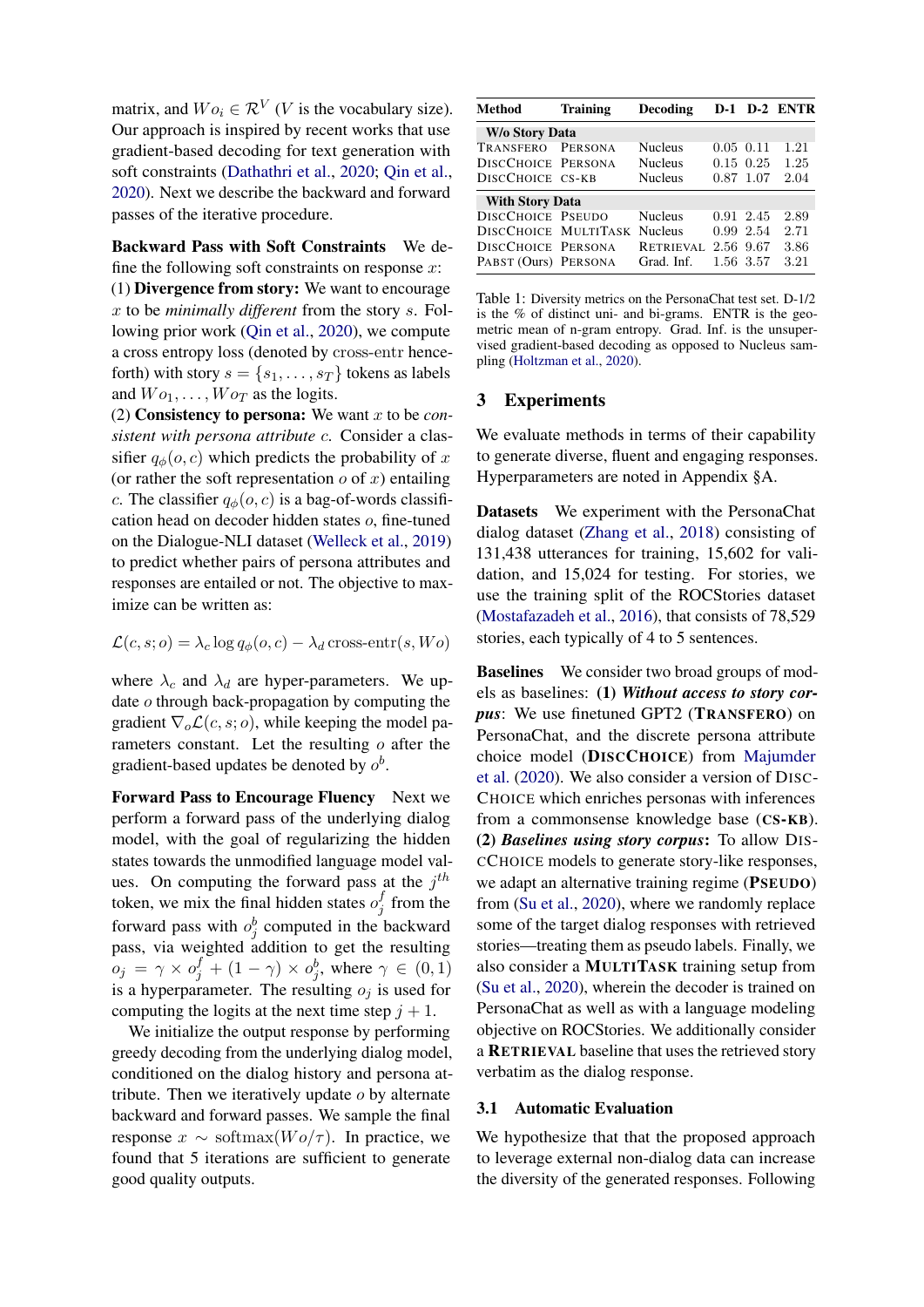| PABST vs. TRANSFERO   DISCCHOICE   RETRIEVAL   PSEUDO   MULTITASK   W/0 DNLI   Gold                                                                                             |  |  |  |  |  |  |  |
|---------------------------------------------------------------------------------------------------------------------------------------------------------------------------------|--|--|--|--|--|--|--|
| Aspect win loss   win loss   win loss   win loss   win loss   win loss   win loss                                                                                               |  |  |  |  |  |  |  |
| Sensible 83.8 5.6   71.4 10.1   72.7 15.7   94.3 3.1   92.8 1.5   81.7 6.8   29.1 33.6<br>Engaging 96.7 1.8   82.6 6.7   87.2 5.3   94.7 2.1   94.1 2.6   70.9 14.8   70.2 15.6 |  |  |  |  |  |  |  |

Table 2: Pairwise comparison (% win/loss cases, ties not reported) between responses from PABST and from other baselines as well as gold. All differences are significant with  $p < 0.05$ . Cohen's Kappa [\(Cohen,](#page-5-12) [1960\)](#page-5-12) for sensibility and engagement were 0.79 and 0.82 respectively. Complete details of the human evaluations are in Appendix §B.

<span id="page-3-0"></span>

| <b>Dialog History</b><br>Agent: How was your last trip?<br>User: It was great. I went to Utah and saw the Canyonlands.                                | <b>Dialog History</b><br>Agent: I work as stunt double. What about you?<br>User: I'm an engineer. I just got back from work. How's yours?                                                                             |  |  |  |  |  |
|-------------------------------------------------------------------------------------------------------------------------------------------------------|-----------------------------------------------------------------------------------------------------------------------------------------------------------------------------------------------------------------------|--|--|--|--|--|
| <b>Retrieved Story:</b><br>I went on a trip. I went to Florida. When we got there, there<br>was no air conditioning. I was irritated. It was too hot. | <b>Retrieved Story:</b><br>I was a working actor. For my new role I was a stunt double. I<br>started working on new stunts. When I jumped off a building<br>yesterday I got hurt. I had to be rushed to the hospital. |  |  |  |  |  |
| <b>DISCCHOICE:</b> That's great. You must be adventurous.                                                                                             | <b>DISCCHOICE:</b> That's great. I am looking for a job.                                                                                                                                                              |  |  |  |  |  |
| <b>RETRIEVAL:</b> I went on a trip. I went to Florida. When we<br>got there, there was no air conditioning. I was irritated.<br>It was too hot.       | <b>RETRIEVAL:</b> I was a working actor. For my new role I was a<br>stunt double. I started working on new stunts. When I jumped<br>off a building yesterday I got hurt. I had to be rushed to the hospital.          |  |  |  |  |  |
| PSEUDO: I have a house in Florida.                                                                                                                    | <b>PSEUDO:</b> I got a new job. I am an actor.                                                                                                                                                                        |  |  |  |  |  |
| <b>MULTITASK:</b> I like Florida. I went to the beaches.                                                                                              | <b>MULTITASK:</b> I started a new role. I got hurt.                                                                                                                                                                   |  |  |  |  |  |
| <b>PABST</b> ( $\lambda_d = 5$ ): I went on a trip. I went to Florida. I have<br>a house there. We do not have air condition. It was hot.             | <b>PABST</b> ( $\lambda_d = 5$ ): I was working as a stunt double. I jumped<br>off a building. I got hurt. I had to be rushed to the hospital.                                                                        |  |  |  |  |  |
| <b>PABST</b> ( $\lambda_d = 1$ ): That's great. I frequently go to Florida.<br>I have a house there but it gets hot in summer.                        | <b>PABST</b> ( $\lambda_d = 1$ ): Yesterday while I was working, I jumped off<br>a building and I got hurt. I had to be taken to the hospital.                                                                        |  |  |  |  |  |

Table 3: Generations from different models. More examples are in Appendix §C.

prior work [\(Li et al.,](#page-5-13) [2016\)](#page-5-13), we report the percentage of distinct uni-grams and bi-grams (D-1 and D-2 respectively). Note that these values do not capture the actual frequency distribution of different word types. Therefore, we also report the geometric mean of entropy values of empirical frequency distributions of n-grams of words ( $n \in \{1, 2, 3\}$ ) [\(Jhamtani et al.,](#page-5-14) [2018\)](#page-5-14), denoted by ENTR.

We observe that methods that use story data show much higher diversity compared to methods that do not (Table [1\)](#page-2-0). Among methods using story data, gradient-based decoding (PABST) performs better than DISCCHOICE trained with PSEUDO or MULTITASK. Note that just using RETRIEVAL outputs as-is leads to even more diverse outputs than PABST. However, they are much less sensible with the context, as shown in human evaluations.

## 3.2 Human Evaluation

Since we do not have ground truth story-like responses in the dialog dataset, we perform human evaluation with 150 test examples to investigate if PABST generates responses that are 1) sensible with the dialog history and 2) **engaging**. We hired two Anglophone (Lifetime HIT acceptance % > 85) annotators for every test sample. The order of the systems present in the interface is randomized. A snapshot of the human evaluation interface is provided in Appendix §C. All differences in values from human evaluations are significant with  $p < 0.05$  from bootstrap tests on 1000 subsets of size 50. Cohen's Kappa [\(Cohen,](#page-5-12) [1960\)](#page-5-12) to measure inter-annotator agreement for sensibility and engagement were 0.79 and 0.82 respectively.

From the results (shown in Table [3\)](#page-3-0), we note that in comparison to responses from baselines, responses from PABST are more engaging and more sensible with respect to the dialog history. We further make following observations. Firstly, using the gradient-based decoding approach with retrieved stories (PABST) works significantly better than using distant supervision with stories data (PSEUDO and MULTITASK). Secondly, background stories provide sufficient detail for an engaging conversation compared to DIS-CCHOICE which expands persona attributes using commonsense knowledge [\(Majumder et al.,](#page-5-2) [2020\)](#page-5-2). Finally, we also observe that PABST performs worse when we do not use the consistency constraint (w/o DNLI).

**Choice of**  $\lambda_d$  We also experiment with different values of the weight for the divergence term  $(\lambda_d)$  in  $\mathcal{L}$ : High  $(\lambda_d = 5)$ , Moderate  $(\lambda_d = 1)$ ,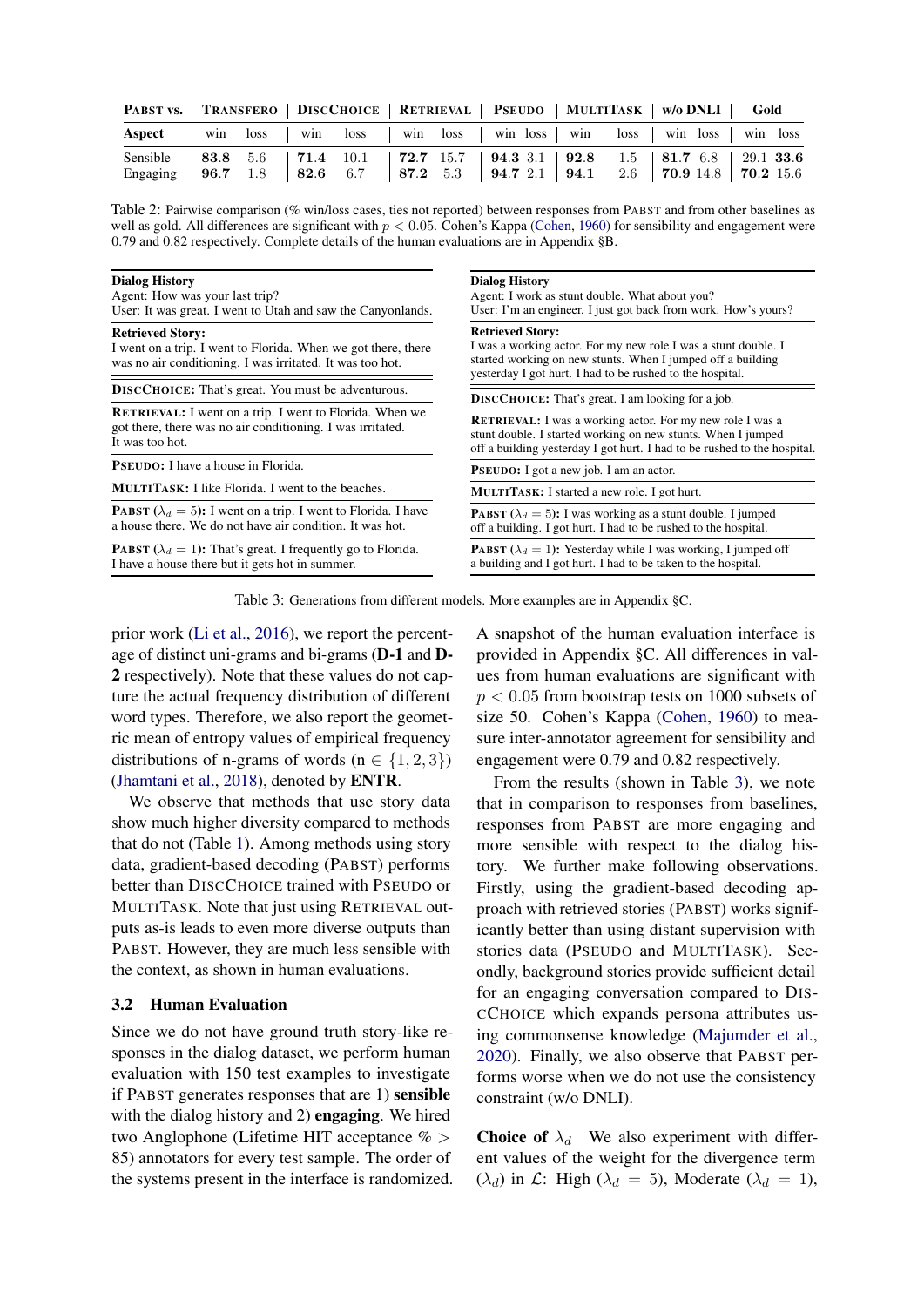and Low ( $\lambda_d = 0.05$ ). We consider 100 samples for this experiment. We attribute a high  $\lambda_d$  to responses strictly copying the story. We find that PABST (moderate  $\lambda_d$ ) wins wins 81.2% and 69.1% cases against PABST (high  $\lambda_d$ ) on 'sensible' and 'engaging' response criteria respectively. Similarly, PABST (moderate  $\lambda_d$ ) wins 93.2% and 84.7% cases against PABST (low  $\lambda_d$ ) in terms of sensibility and engagement respectively.

Qualitative Analysis Table [3](#page-3-0) shows responses generated by different baselines. We observe that PABST is able to follow the retrieved story (same as output from RETRIEVAL) while modifying the response to be conversation-like and sensible with dialog history. Responses from other baselines remain verbose or incoherent. Mirroring the human evaluation, we observe that choosing a higher  $\lambda_d$ makes the model to almost repeat the retrieved story but a lower value smooths the output to make it more sensible with the ongoing dialog.

## 4 Related Work

A desired impact of the proposed approach is increase in diversity of the generated responses. To tackle the issue of diversity in dialog model outputs, prior work has focused on decoding strategies such as diversity-promoting sampling [\(Holtzman](#page-5-11) [et al.,](#page-5-11) [2020\)](#page-5-11); training strategies such as discouraging undesirable responses via unlikelihood training [\(Li et al.,](#page-5-15) [2020\)](#page-5-15); model changes such as using stochastic variables [\(Serban et al.,](#page-5-16) [2017\)](#page-5-16); and using external data such as forum data [\(Su et al.,](#page-5-4) [2020\)](#page-5-4) or external knowledge bases [\(Majumder et al.,](#page-5-2) [2020\)](#page-5-2). In contrast to these, our proposed method generates responses with background stories using a gradientbased decoding approach.

One of the steps in our proposed approach is to retrieve relevant stories from an external corpus. Prior work has explored using retrieval of similar dialog instances as an initial step in improving response diversity and other human-like desiderata in dialog [\(Roller et al.,](#page-5-17) [2020;](#page-5-17) [Weston et al.,](#page-5-18) [2018\)](#page-5-18). Distant supervision by using retrieved text snippets as pseudo responses has been explored in prior work [\(Su et al.,](#page-5-4) [2020;](#page-5-4) [Roller et al.,](#page-5-17) [2020\)](#page-5-17). We use an external data source to improve dialog responses, a theme shared with some efforts in other tasks such as machine translation [\(Khandelwal et al.\)](#page-5-19). The use of narrative text in dialog has been explored in prior work, mostly as a 'script' or template for conversation [\(Xu et al.,](#page-5-20) [2020;](#page-5-20) [Zhu et al.,](#page-5-21) [2020\)](#page-5-21). We adapted a BERT-based retrieval method [\(Zhang](#page-5-5) [et al.,](#page-5-5) [2020\)](#page-5-5) in our case to retrieve relevant story given dialog context and use retrieved story in the decoding phase.

Gradient-based for text generation with soft constraints has been explored in prior work [\(Dathathri](#page-5-8) [et al.,](#page-5-8) [2020;](#page-5-8) [Qin et al.,](#page-5-9) [2020\)](#page-5-9). [Song et al.](#page-5-22) [\(2020\)](#page-5-22) focused on generating response which are consistent to given persona. Differently, we use a gradientbased decoding to generate a dialog response while honoring constraints such as consistency to persona and similarity to retrieved story.

#### 5 Conclusion

We propose a method to enrich persona-grounded dialog with background stories at inference time only using an existing corpus of non-conversational narratives—opening up new ways to generate enriched and engaging responses. One of the limitations of PABST is the assumption of the need of a background story at every turn. As future work, we can include a decision step to decide if we need to incorporate a background story or not, given the dialog history. We can further explore ways to use retrieved stories over multiple turns instead of a single turn.

#### Acknowledgements

We thank anonymous reviewers for providing valuable feedback. BPM is partly supported by a Qualcomm Innovation Fellowship and NSF Award #1750063. Findings and observations are of the authors only and do not necessarily reflect the views of the funding agencies.

#### Impact Statement

In this work, we discuss ways to make a dialog system to generate more engaging responses. Since we use a finetuned version of a pretrained generative model, we inherit the general risk of generating biased or toxic language, which should be carefully filtered. Furthermore, the generations may incorporate biases that are already present in the dialog dataset and story dataset due to crowd-sourced data collection. Hence, we cautiously advise any developer who wishes to use a different story dataset for the background stories to be aware of the biases present in the dataset. Finally, we also note that experiments in this paper are limited only to English language.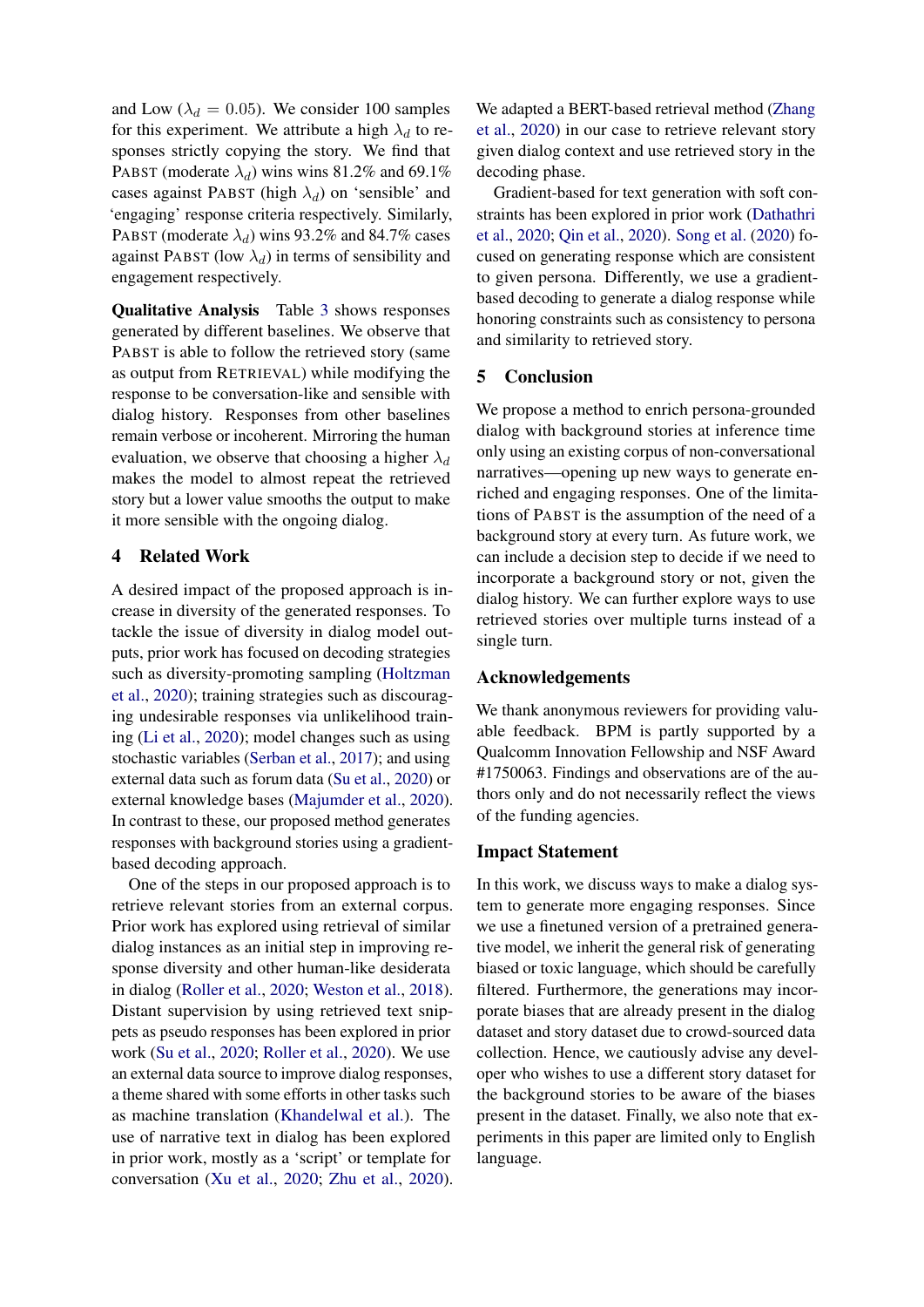#### References

- <span id="page-5-6"></span>Faeze Brahman and Snigdha Chaturvedi. 2020. [Mod](https://doi.org/10.18653/v1/2020.emnlp-main.426)[eling protagonist emotions for emotion-aware story](https://doi.org/10.18653/v1/2020.emnlp-main.426)[telling.](https://doi.org/10.18653/v1/2020.emnlp-main.426) In *EMNLP*, pages 5277–5294.
- <span id="page-5-12"></span>Jacob Cohen. 1960. A coefficient of agreement for nominal scales. *Educational and psychological measurement*, 20(1):37–46.
- <span id="page-5-8"></span>Sumanth Dathathri, Andrea Madotto, Janice Lan, Jane Hung, Eric Frank, Piero Molino, Jason Yosinski, and Rosanne Liu. 2020. [Plug and play language models:](https://openreview.net/forum?id=H1edEyBKDS) [A simple approach to controlled text generation.](https://openreview.net/forum?id=H1edEyBKDS) In *ICLR*.
- <span id="page-5-0"></span>Robin IM Dunbar, Anna Marriott, and Neil DC Duncan. 1997. Human conversational behavior. *Human nature*, 8(3):231–246.
- <span id="page-5-11"></span>Ari Holtzman, Jan Buys, Li Du, Maxwell Forbes, and Yejin Choi. 2020. [The curious case of neural text](https://openreview.net/forum?id=rygGQyrFvH) [degeneration.](https://openreview.net/forum?id=rygGQyrFvH) In *ICLR*.
- <span id="page-5-14"></span>Harsh Jhamtani, Varun Gangal, Eduard Hovy, Graham Neubig, and Taylor Berg-Kirkpatrick. 2018. [Learning to generate move-by-move commentary](https://www.aclweb.org/anthology/P18-1154/) [for chess games from large-scale social forum data.](https://www.aclweb.org/anthology/P18-1154/) In *ACL 2018*.
- <span id="page-5-19"></span>Urvashi Khandelwal, Angela Fan, Dan Jurafsky, Luke Zettlemoyer, and Mike Lewis. [Nearest neighbor ma](http://arxiv.org/abs/2010.00710)[chine translation.](http://arxiv.org/abs/2010.00710) *CoRR*.
- <span id="page-5-7"></span>Kenton Lee, Luheng He, Mike Lewis, and Luke Zettlemoyer. 2017. [End-to-end neural coreference resolu](https://doi.org/10.18653/v1/d17-1018)[tion.](https://doi.org/10.18653/v1/d17-1018) In *EMNLP*.
- <span id="page-5-13"></span>Jiwei Li, Michel Galley, Chris Brockett, Jianfeng Gao, and Bill Dolan. 2016. [A diversity-promoting ob](https://doi.org/10.18653/v1/n16-1014)[jective function for neural conversation models.](https://doi.org/10.18653/v1/n16-1014) In *NAACL HLT*.
- <span id="page-5-15"></span>Margaret Li, Stephen Roller, Ilia Kulikov, Sean Welleck, Y-Lan Boureau, Kyunghyun Cho, and Jason Weston. 2020. [Don't say that! making inconsis](https://doi.org/10.18653/v1/2020.acl-main.428)[tent dialogue unlikely with unlikelihood training.](https://doi.org/10.18653/v1/2020.acl-main.428) In *ACL*.
- <span id="page-5-2"></span>Bodhisattwa Prasad Majumder, Harsh Jhamtani, Taylor Berg-Kirkpatrick, and Julian J. McAuley. 2020. [Like hiking? you probably enjoy nature: Persona](https://doi.org/10.18653/v1/2020.emnlp-main.739)[grounded dialog with commonsense expansions.](https://doi.org/10.18653/v1/2020.emnlp-main.739) In *EMNLP*.
- <span id="page-5-3"></span>Nasrin Mostafazadeh, Nathanael Chambers, Xiaodong He, Devi Parikh, Dhruv Batra, Lucy Vanderwende, Pushmeet Kohli, and James F. Allen. 2016. [A corpus and evaluation framework for deeper](http://arxiv.org/abs/1604.01696) [understanding of commonsense stories.](http://arxiv.org/abs/1604.01696) *CoRR*, abs/1604.01696.
- <span id="page-5-9"></span>Lianhui Qin, Vered Shwartz, Peter West, Chandra Bhagavatula, Jena D. Hwang, Ronan Le Bras, Antoine Bosselut, and Yejin Choi. 2020. [Back to the future:](https://doi.org/10.18653/v1/2020.emnlp-main.58) [Unsupervised backprop-based decoding for counter](https://doi.org/10.18653/v1/2020.emnlp-main.58)[factual and abductive commonsense reasoning.](https://doi.org/10.18653/v1/2020.emnlp-main.58) In *EMNLP*.
- <span id="page-5-17"></span>Stephen Roller, Emily Dinan, Naman Goyal, Da Ju, Mary Williamson, Yinhan Liu, Jing Xu, Myle Ott, Kurt Shuster, Eric M Smith, et al. 2020. Recipes for building an open-domain chatbot. *arXiv preprint arXiv:2004.13637*.
- <span id="page-5-16"></span>Iulian Vlad Serban, Alessandro Sordoni, Ryan Lowe, Laurent Charlin, Joelle Pineau, Aaron C. Courville, and Yoshua Bengio. 2017. [A hierarchical latent](http://aaai.org/ocs/index.php/AAAI/AAAI17/paper/view/14567) [variable encoder-decoder model for generating dia](http://aaai.org/ocs/index.php/AAAI/AAAI17/paper/view/14567)[logues.](http://aaai.org/ocs/index.php/AAAI/AAAI17/paper/view/14567) In *AAAI*.
- <span id="page-5-22"></span>Haoyu Song, Wei-Nan Zhang, Jingwen Hu, and Ting Liu. 2020. [Generating persona consistent dialogues](https://aaai.org/ojs/index.php/AAAI/article/view/6417) [by exploiting natural language inference.](https://aaai.org/ojs/index.php/AAAI/article/view/6417) In *AAAI*.
- <span id="page-5-4"></span>Hui Su, Xiaoyu Shen, Sanqiang Zhao, Xiao Zhou, Pengwei Hu, Randy Zhong, Cheng Niu, and Jie Zhou. 2020. [Diversifying dialogue generation with](https://doi.org/10.18653/v1/2020.acl-main.634) [non-conversational text.](https://doi.org/10.18653/v1/2020.acl-main.634) In *ACL*.
- <span id="page-5-10"></span>Sean Welleck, Jason Weston, Arthur Szlam, and Kyunghyun Cho. 2019. [Dialogue natural language](https://doi.org/10.18653/v1/p19-1363) [inference.](https://doi.org/10.18653/v1/p19-1363) In *ACL*.
- <span id="page-5-18"></span>Jason Weston, Emily Dinan, and Alexander H. Miller. 2018. [Retrieve and refine: Improved sequence gen](https://doi.org/10.18653/v1/w18-5713)[eration models for dialogue.](https://doi.org/10.18653/v1/w18-5713) In *SCAI@EMNLP*.
- <span id="page-5-23"></span>Thomas Wolf, Victor Sanh, Julien Chaumond, and Clement Delangue. 2019. [Transfertransfo: A trans](http://arxiv.org/abs/1901.08149)[fer learning approach for neural network based con](http://arxiv.org/abs/1901.08149)[versational agents.](http://arxiv.org/abs/1901.08149) *CoRR*, abs/1901.08149.
- <span id="page-5-20"></span>Jun Xu, Zeyang Lei, Haifeng Wang, Zheng-Yu Niu, Hua Wu, and Wanxiang Che. 2020. [Enhancing di](https://doi.org/10.24963/ijcai.2020/545)[alog coherence with event graph grounded content](https://doi.org/10.24963/ijcai.2020/545) [planning.](https://doi.org/10.24963/ijcai.2020/545) In *IJCAI*.
- <span id="page-5-1"></span>Saizheng Zhang, Emily Dinan, Jack Urbanek, Arthur Szlam, Douwe Kiela, and Jason Weston. 2018. [Per](https://doi.org/10.18653/v1/P18-1205)[sonalizing dialogue agents: I have a dog, do you](https://doi.org/10.18653/v1/P18-1205) [have pets too?](https://doi.org/10.18653/v1/P18-1205) In *ACL*.
- <span id="page-5-5"></span>Tianyi Zhang, Varsha Kishore, Felix Wu, Kilian Q. Weinberger, and Yoav Artzi. 2020. [Bertscore: Eval](https://openreview.net/forum?id=SkeHuCVFDr)[uating text generation with BERT.](https://openreview.net/forum?id=SkeHuCVFDr) In *ICLR*.
- <span id="page-5-21"></span>Yutao Zhu, Ruihua Song, Zhicheng Dou, Jian-Yun Nie, and Jin Zhou. 2020. [Scriptwriter: Narrative-guided](https://doi.org/10.18653/v1/2020.acl-main.765) [script generation.](https://doi.org/10.18653/v1/2020.acl-main.765) In *ACL*.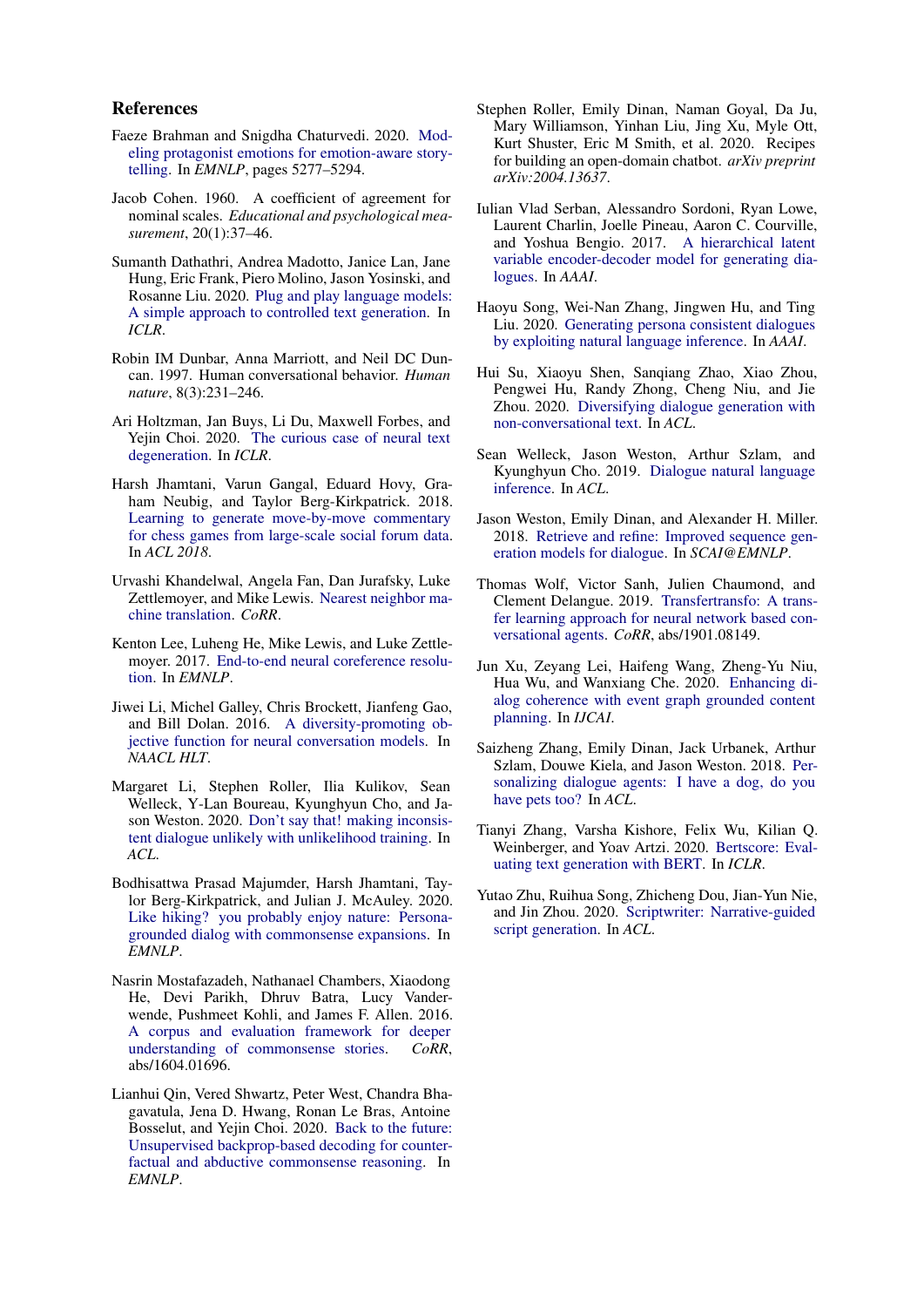## A Implementation Details

We obtain the PersonaChat dataset from ParlAI repository<sup>[2](#page-6-0)</sup>. ROCStories dataset is obtained from the repository of original release<sup>[3](#page-6-1)</sup>. We adapted codes from original PPLM [\(Dathathri et al.,](#page-5-8) [2020\)](#page-5-8) repository<sup>[4](#page-6-2)</sup> and modified them for our own objective function.

Network architecture For the generator network, we use GPT2 (Transformer with 12 layers, 768 hidden size, 12 heads—  $\text{gpt2-small}^5$  $\text{gpt2-small}^5$ ) following the state-of-the-art model [\(Wolf et al.,](#page-5-23) [2019\)](#page-5-23) from Conv-AI2 competition. The decoder has total of 124 Million parameters. We used the pre-trained decoder model obtained from [\(Majumder et al.,](#page-5-2) [2020\)](#page-5-2).

Hyperparameters PABST does not require any training since we perform gradient-based decoding at the inference time. For our best method, in objective function  $\mathcal{L}$ , we use  $\lambda_d$  as 1 and  $\lambda_c$  as 1. We keep generation length to be 100 to encourage longer generations. We train the consistency classi-fier using code from PPLM repository<sup>[6](#page-6-4)</sup>. The weight  $\gamma$  for mixing forward and backward passes was set to 0.45. For PSEUDO, we substitute a random 30% of the original target responses with retrieved stories.

## B Human Evaluations Setup

Figure [2](#page-7-0) shows a sample question for the pairwise comparison between response generated by PABST and a baseline for sensibility and engagingness. A similar setup was used to measure performance between PABST variants with different  $\lambda_d$  values  $(0.5, 1, 5).$ 

## C Qualitative Examples

Tables [4](#page-6-5) and [5](#page-6-6) show generations from PABST and baselines for sampled text examples.

#### <span id="page-6-5"></span>Dialog History

Agent: I volunteer in shelters. User: It is a noble act.

DISCCHOICE: Thank you. I like helping people.

RETRIEVAL: I was at my house bored. I couldn't figure out what to do. I looked on TV for answers. I saw a commercial about homeless people. So I decided to volunteer at a homeless shelter.

PSEUDO: Last week, I went to the local animal shelter on the pet adaptation day.

MULTITASK: Thank you! What about you?

**PABST** ( $\lambda_d = 5.0$ ): I was bored. I wanted to help people. I looked on TV about homeless people. So I decided to volunteer at a homeless shelter.

**PABST** ( $\lambda_d = 1.0$ ): Thank you. I was inspired by a TV commercial and I volunteered at the homeless shelter.

Table 4: Generations from different models

#### <span id="page-6-6"></span>Dialog History

Agent: I enjoy American sports. What sports do you like? User: I love playing volleyball. I was in the university team.

DISCCHOICE: That's great. I like adventure sports.

RETRIEVAL: I always thought golf was for old people. One day, my dad invited me to play golf with him. I reluctantly accepted his invitation. On the golf range, I saw lots of people of my age. I realized golf was a sport for everyone to enjoy regardless of age.

PSEUDO: Last week, I went to play golf. My dad invited me. I was reluctant.

MULTITASK: That's great! I play volleyball during weekend.

**PABST** ( $\lambda_d = 5.0$ ): I like playing golf. I always thought it is for old people. Recently I went to a golf range. But I saw lots of people of my age. I realized golf is a sports for everyone.

**PABST** ( $\lambda_d = 1.0$ ): That's great. I like playing golf. I always thought it is for old people. Recently I went to a golf range. But I saw lots of people of my age. I realized golf is a sports for everyone.

Table 5: Generations from different models

<span id="page-6-0"></span><sup>2</sup>[http://parl.ai/downloads/personachat/](http://parl.ai/downloads/personachat/personachat.tgz) [personachat.tgz](http://parl.ai/downloads/personachat/personachat.tgz)

<span id="page-6-1"></span><sup>3</sup>[https://www.cs.rochester.edu/nlp/](https://www.cs.rochester.edu/nlp/rocstories/) [rocstories/](https://www.cs.rochester.edu/nlp/rocstories/)

<span id="page-6-3"></span><span id="page-6-2"></span><sup>4</sup><https://github.com/uber-research/PPLM> <sup>5</sup>[https://github.com/huggingface/](https://github.com/huggingface/transfer-learning-conv-ai)

[transfer-learning-conv-ai](https://github.com/huggingface/transfer-learning-conv-ai)

<span id="page-6-4"></span><sup>6</sup>[https://github.com/uber-research/](https://github.com/uber-research/PPLM/blob/master/run_pplm_discrim_train.py) [PPLM/blob/master/run\\_pplm\\_discrim\\_train.](https://github.com/uber-research/PPLM/blob/master/run_pplm_discrim_train.py) [py](https://github.com/uber-research/PPLM/blob/master/run_pplm_discrim_train.py)